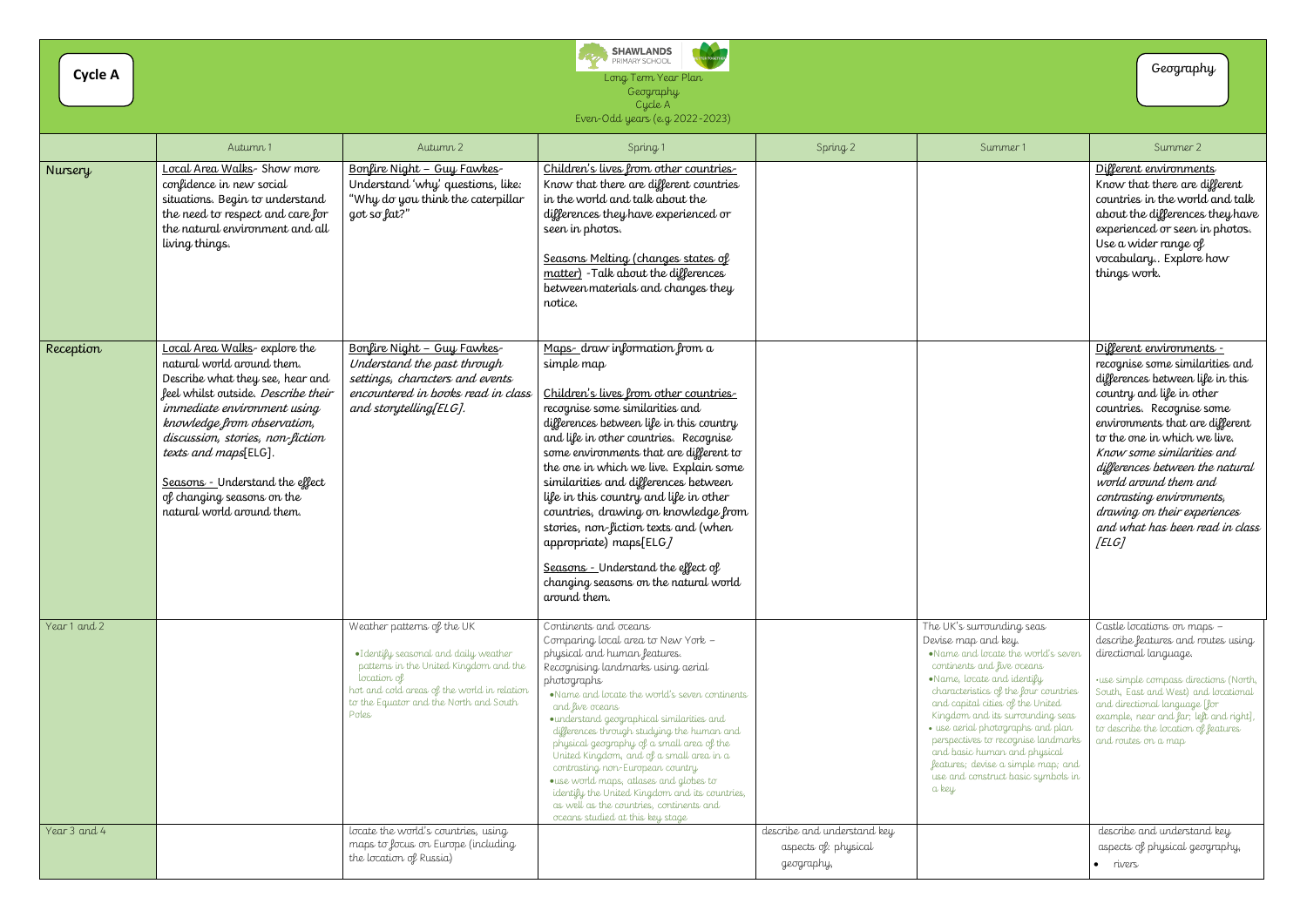|              |                                        | understand geographical similarities   | volcanoes, earthquakes                      |                                                                         |                                                                      |
|--------------|----------------------------------------|----------------------------------------|---------------------------------------------|-------------------------------------------------------------------------|----------------------------------------------------------------------|
|              |                                        | and differences through the study of   |                                             |                                                                         |                                                                      |
|              |                                        | human and physical geography of a      |                                             |                                                                         |                                                                      |
|              |                                        | region of the United Kingdom, a region |                                             |                                                                         |                                                                      |
|              |                                        | in a European country                  |                                             |                                                                         |                                                                      |
| Year 5 and 6 | Space                                  |                                        | Greece                                      | Vikings and South America-Mayans                                        |                                                                      |
|              | identify the position and significance |                                        | understand geographical similarities and    |                                                                         |                                                                      |
|              | of latitude, longitude, Equator,       |                                        | differences through the study of human and  | use maps, atlases, globes and digital/computer mapping to locate        |                                                                      |
|              | Northern Hemisphere, Southern          |                                        | physical geography of a region of the       | countries and describe features studied                                 |                                                                      |
|              | Hemisphere, the Tropics of             |                                        | United Kingdom, a region in a European      |                                                                         |                                                                      |
|              | Cancer and Capricorn, Arctic and       |                                        | country, and a region within North or       | use the eight points of a compass, four and six-figure grid references, |                                                                      |
|              | Antarctic Circle, the                  |                                        | South America                               |                                                                         | symbols and key (including the use of Ordnance Survey maps) to build |
|              | Prime/Greenwich Meridian and           |                                        | use maps, atlases, globes and               | their knowledge of the United Kingdom and the wider world               |                                                                      |
|              | time zones (including day and          |                                        | digital/computer mapping to locate          |                                                                         |                                                                      |
|              | night)                                 |                                        | countries and describe features studied     |                                                                         |                                                                      |
|              |                                        |                                        | use the eight points of a compass, four and |                                                                         |                                                                      |
|              |                                        |                                        | six-figure grid references, symbols and key |                                                                         |                                                                      |
|              |                                        |                                        | (including the use of Ordnance Survey       |                                                                         |                                                                      |
|              |                                        |                                        | maps) to build their knowledge of the       |                                                                         |                                                                      |
|              |                                        |                                        | United Kingdom and the wider world          |                                                                         |                                                                      |
|              |                                        |                                        | use fieldwork to observe, measure, record   |                                                                         |                                                                      |
|              |                                        |                                        | and present the human and physical          |                                                                         |                                                                      |
|              |                                        |                                        | features in the local area using a range of |                                                                         |                                                                      |
|              |                                        |                                        | methods, including sketch maps, plans and   |                                                                         |                                                                      |
|              |                                        |                                        | graphs, and digital technologies            |                                                                         |                                                                      |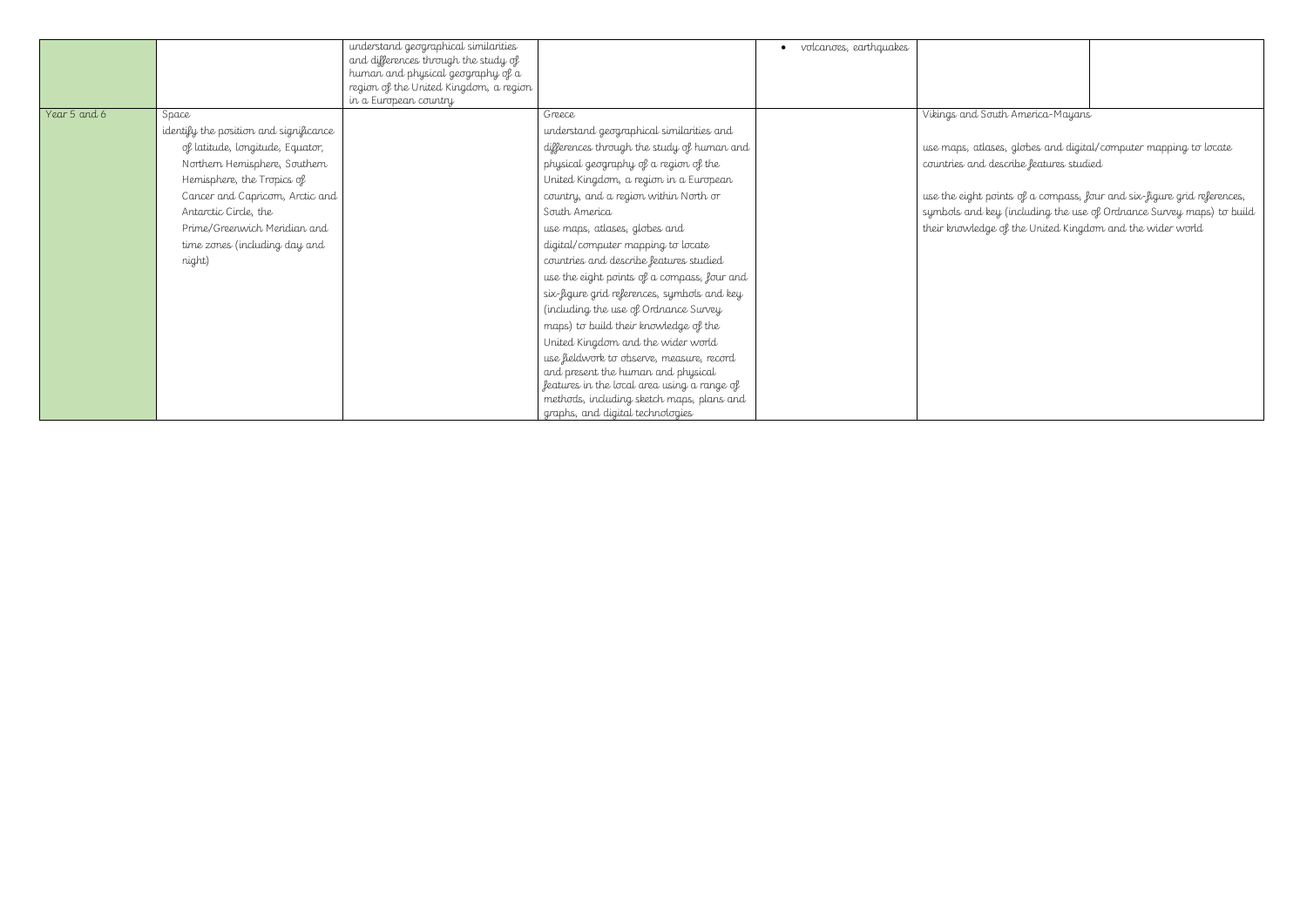| <b>Cycle B</b> |                                                                                                                                                                                                                                                                                                                                                                |                                                                                                                                                                    | SHAWLANDS<br>PRIMARY SCHOOL<br><b>Silver</b><br>Long Term Year Plan<br>Geography<br>Cycle B<br>Odd-Even years (e.g. 2021-2022)                                                                                                                                                                                                                                                                                                                                                                                                                                                                         |                                                                                                                                                                                                                                                  |                                                                                                                                                                                                                                                                                                                                                                                                             | Geography                                                                                                                                                                                                                                                                                                                                                        |
|----------------|----------------------------------------------------------------------------------------------------------------------------------------------------------------------------------------------------------------------------------------------------------------------------------------------------------------------------------------------------------------|--------------------------------------------------------------------------------------------------------------------------------------------------------------------|--------------------------------------------------------------------------------------------------------------------------------------------------------------------------------------------------------------------------------------------------------------------------------------------------------------------------------------------------------------------------------------------------------------------------------------------------------------------------------------------------------------------------------------------------------------------------------------------------------|--------------------------------------------------------------------------------------------------------------------------------------------------------------------------------------------------------------------------------------------------|-------------------------------------------------------------------------------------------------------------------------------------------------------------------------------------------------------------------------------------------------------------------------------------------------------------------------------------------------------------------------------------------------------------|------------------------------------------------------------------------------------------------------------------------------------------------------------------------------------------------------------------------------------------------------------------------------------------------------------------------------------------------------------------|
|                | Autumn 1                                                                                                                                                                                                                                                                                                                                                       | Autumn 2                                                                                                                                                           | Spring 1                                                                                                                                                                                                                                                                                                                                                                                                                                                                                                                                                                                               | Spring 2                                                                                                                                                                                                                                         | Summer 1                                                                                                                                                                                                                                                                                                                                                                                                    | Summer 2                                                                                                                                                                                                                                                                                                                                                         |
| <b>Nursery</b> | Local Area Walks- Show more<br>confidence in new social situations.<br>Begin to understand the need to<br>respect and care for the natural<br>environment and all living things.                                                                                                                                                                               | Bonfire Night - Guy<br>Fawkes- Understand 'why'<br>questions, like: "Why do<br>you think the caterpillar<br>got so fat?"                                           | Children's lives from other<br>countries. Know that there are<br>different countries in the world<br>and talk about the differences<br>they have experienced or seen in<br>photos.<br>Seasons Melting (changes<br>states of matter) - Talk about<br>the differences between<br>materials and changes they<br>notice.                                                                                                                                                                                                                                                                                   |                                                                                                                                                                                                                                                  |                                                                                                                                                                                                                                                                                                                                                                                                             | Different environments<br>Know that there are differe<br>countries in the world and<br>about the differences they<br>experienced or seen in pho<br>Use a wider range of voca<br>Explore how things work.                                                                                                                                                         |
| Reception      | Local Area Walks-explore the<br>natural world around them.<br>Describe what they see, hear and<br>feel whilst outside. Describe their<br>immediate environment using<br>knowledge from observation,<br>discussion, stories, non-fiction<br>texts and maps[ELG].<br>Seasons - Understand the effect of<br>changing seasons on the natural<br>world around them. | Bonfire Night - Guy<br>Fawkes-Understand the<br>past through settings,<br>characters and events<br>encountered in books read<br>in class and<br>storytelling[ELG]. | Maps-draw information from<br>a simple map<br>Children's lives from other<br>countries-recognise some<br>similarities and differences<br>between life in this country and<br>life in other countries. Recognise<br>some environments that are<br>different to the one in which we<br>live. Explain some similarities<br>and differences between life in<br>this country and life in other<br>countries, drawing on<br>knowledge from stories, non-<br>fiction texts and (when<br>appropriate) maps[ELG]<br>Seasons - Understand the effect<br>of changing seasons on the<br>natural world around them. |                                                                                                                                                                                                                                                  |                                                                                                                                                                                                                                                                                                                                                                                                             | Different environments -<br>recognise some similarities<br>differences between life in<br>country and life in other co<br>Recognise some environme<br>are different to the one in<br>we live. Know some simile<br>and differences between th<br>natural world around then<br>contrasting environments,<br>on their experiences and w<br>been read in class [ELG] |
| Year 1 and 2   | Field work - geography of school<br>field.<br>• use simple compass directions (North,<br>South, East and West) and locational<br>and directional language [for example,<br>near and far; left and right], to describe<br>the location of features and routes on a<br>map<br>. Use simple fieldwork and observational<br>skills to study the geography of their | Weddings from around the<br>World.                                                                                                                                 | Capital cities of the UK $-$ locate<br>with Atlases.<br>Key landmarks in the UK.<br>London<br>•Name, locate and identify<br>characteristics of the four countries<br>and capital cities of the United<br>Kingdom and its surrounding seas<br>· use world maps, atlases and globes<br>to identify the United Kingdom and<br>its countries, as well as the countries,                                                                                                                                                                                                                                    | Compass directions.<br>· use simple compass directions (North<br>South, East and West) and locational<br>and directional language [for example,<br>near and far; left and right], to<br>describe the location of features and<br>routes on a map | Identify countries using globe.<br>Location of hot and cold areas of the<br>World in relation to the equator and<br>North and South Poles.<br>. Name and locate the world's seven<br>continents and five oceans<br>. I dentify seasonal and daily weather<br>patterns in the United Kingdom and the<br>location of<br>hot and cold areas of the world in relation to<br>the Equator and the North and South | Compare local area to non-<br>country - Africa to Barnsley.<br>Habitats - label key physica<br>using key vocab from curricu<br>·Understand geographical sim<br>and differences through study<br>human and<br>physical geography of a small o<br>the United Kingdom, and of a s<br>$\ln a$<br>contrasting non-European count                                      |

|                                                                                                                               | Geography                                                                                                                                                                                                                                                                                                                                                                                                                 |
|-------------------------------------------------------------------------------------------------------------------------------|---------------------------------------------------------------------------------------------------------------------------------------------------------------------------------------------------------------------------------------------------------------------------------------------------------------------------------------------------------------------------------------------------------------------------|
| - 1                                                                                                                           | Summer 2                                                                                                                                                                                                                                                                                                                                                                                                                  |
|                                                                                                                               | Different environments<br>Know that there are different<br>countries in the world and talk<br>about the differences they have<br>experienced or seen in photos.<br>Use a wider range of vocabulary<br>Explore how things work.                                                                                                                                                                                            |
|                                                                                                                               | Different environments -<br>recognise some similarities and<br>differences between life in this<br>country and life in other countries.<br>Recognise some environments that<br>are different to the one in which<br>we live. Know some similarities<br>and differences between the<br>natural world around them and<br>contrasting environments, drawing<br>on their experiences and what has<br>been read in class [ELG] |
| globe.<br>d areas of the<br>equator and<br>tďs seven<br>laily weather<br>ingdom and the<br>world in relation to<br>vand South | Compare local area to non- EU<br>country - Africa to Barnsley.<br>Habitats - label key physical features<br>using key vocab from curriculum.<br>•Understand geographical similarities<br>and differences through studying the<br>human and<br>physical geography of a small area of<br>the United Kingdom, and of a small area<br>in a<br>contrasting non-European country                                                |